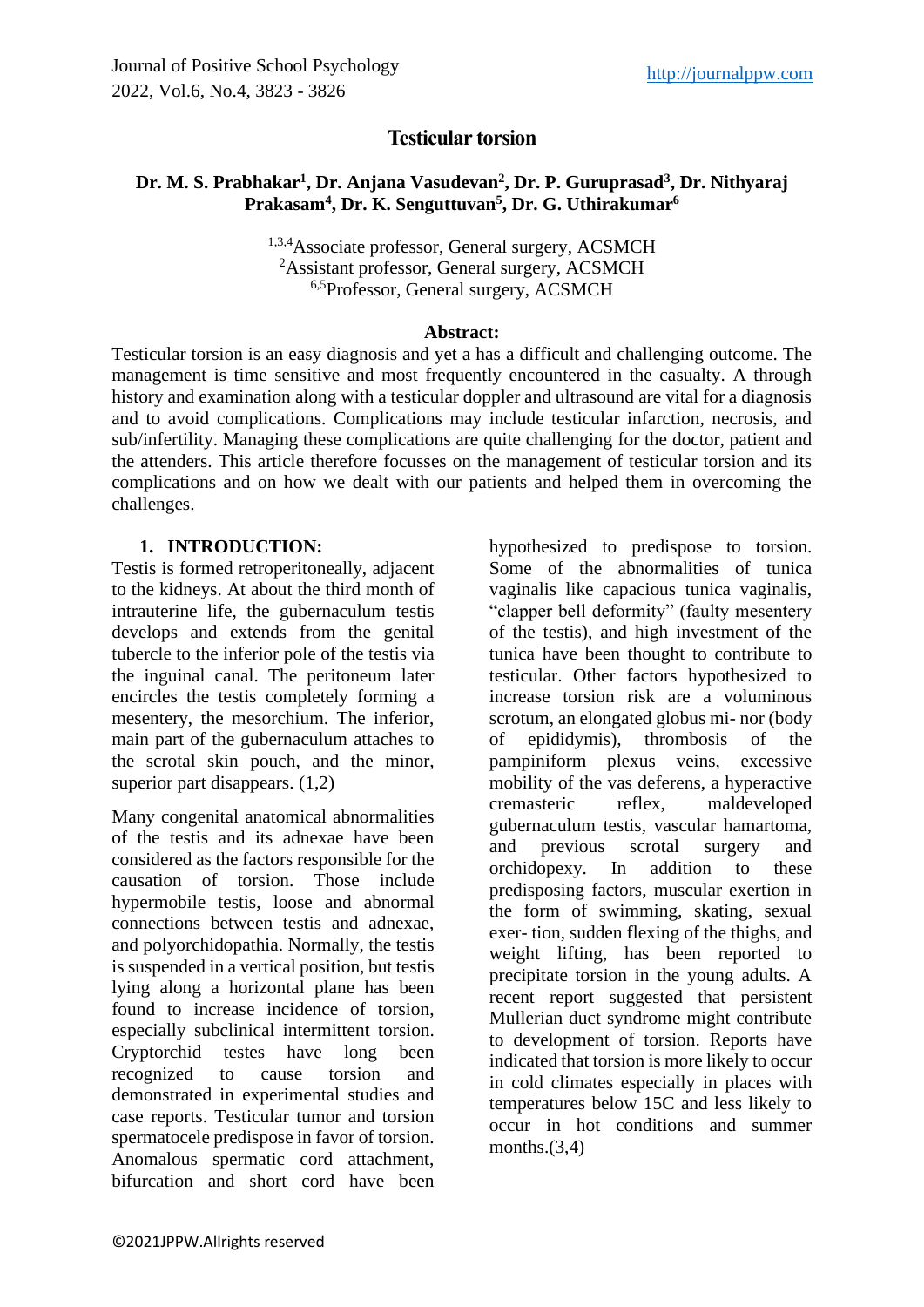Torsion results from twisting of the spermatic cord, which causes ischemic changes such as swelling, degen- eration, necrosis, and infarction, depending on the de- gree and duration of twisting. Torsional twisting usually occurs away from the midline, probably secondary to the direction of the cremasteric muscle fibers. The degree of the torsion varies from 180 to more than 720 . This variation in torsion contributes to the variant presentations of acute torsion from severe to sub-acute and chronic torsion. Torsion blocks both arterial supply and venous drainage. This contributes to hem- orrhage, edema,

ecchymosis, and cellulites. The edema further results in altered blood flow dynamics to the testis and accentuates arterial blockage, hypoxia, and gangrene of the testis.  $(5.6)$ 

#### **2. METHODOLOGY:**

We did a retrospective analysis of all torsion testis cases who came to our hospital in the last 5 years and analysed the outcomes of these patients.

Patients included were diagnosed with testicular torsion irrespective of the age and reason.



Torsed testicle with visible twisting of spermatic cord and testicular necrosis.

| Parameters                    |                              | no of patients |
|-------------------------------|------------------------------|----------------|
| Total no of patients          | 55                           |                |
| Age group                     | $0-17$ years                 | 39             |
|                               | $18-25$ years                | 13             |
|                               | Above 25 years               | 3              |
| Side                          | Right                        | 15             |
|                               | Left                         | 40             |
| Reason for testicular torsion | Tumours                      |                |
|                               | Congenital                   | 49             |
|                               | Injury                       | 5              |
| History of pain               | Less than 6 hours            | 32             |
|                               | 6-12 hours                   | 18             |
|                               | Greater than 12 hours        | 5              |
| Testicular scan               | Torsion with intact blood    | 29             |
|                               | supply                       |                |
|                               | Torsion testis with impaired | 26             |
|                               | blood supply                 |                |
| Surgery                       | Orchidopexy                  | 27             |
|                               | Orchidectomy                 | 28             |

#### **3. RESULTS:**

**4. DISCUSSION:** Testicular torsion is an emergency condition which may lead to irreversible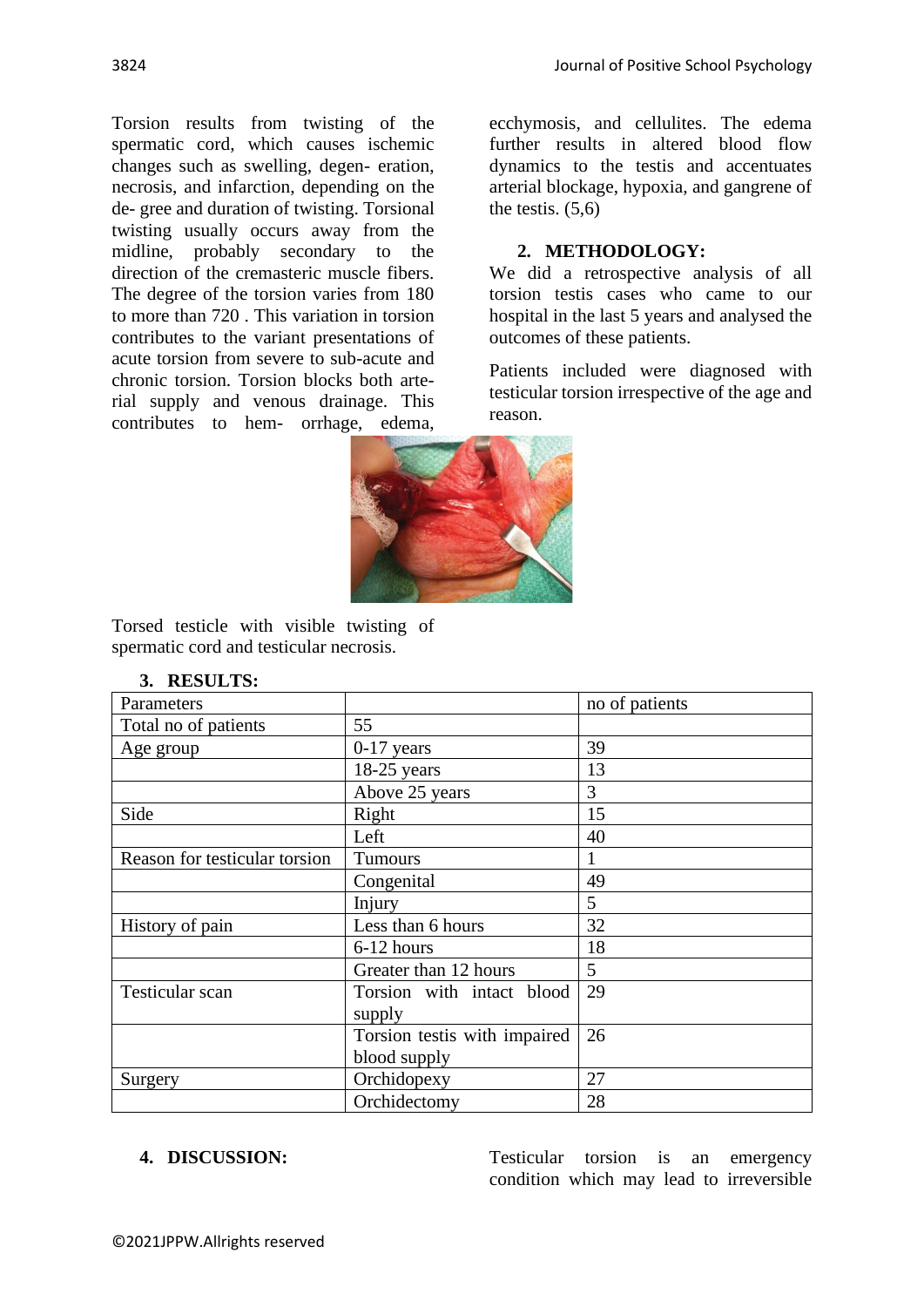ischemic injury if not treated immediately. It is because of the torsion of the spermatic cord within the tunica vaginalis in children and adolescents. It may be because of a lack of normal fixation of testis or epididymis to the muscular layers of cord or scrotum. It occurs only in about 20 - 25% of all cases

of acute scrotum in children. (7) A study reported 19 cases with median age of 10 years, in our research mean age was 15 years. The most common symptoms are pain, swelling/erythema, nausea and vomiting. The incidence of TT is more common in left side, both in our study and the literature. (5–7)

Duration of symptoms before surgery is an important predictor of outcome in TT. Studies reported that no testicle with a history longer than 12 hours could be salvaged. Some studies observed testicular necrosis, even atrophy after orchidopexy in patients with the history shorter than 10 hour. (5–7)

A few researchers have reported testicular atrophy during follow-up in 27% of patients after orchidopexy within 4 hours of onset of symptoms. In our study 35 patients had symptoms for less than 6 hours and the rest for more than 6 hours. (5–7)

Some studies have reported salvage procedures even after 24 hours of onset of symptoms. Some have reported that even after salvage procedures, patients have pain for an average of 20 hours. (7,8)

While the degree of rotation might be a determining factor for the viability of the involved testis, Previous reports suggest that there is no significant difference in testicular TT with rotation degree of 360 to those with more than 360 degree. (9,10)

Testicular torsion can be caused by high and transverse position, thickening of epididymis, retractile testis, and sometimes lack of the cremasteric reflex. It is reported that a lack of the cremasteric reflux is another feature highly associated with TT, and was effective as a predictor in half of their patients. (11,12)

Some studies have reported cases of testicular atrophy in their follow-up within orchidopexy group, and we had no atrophy cases during the follow-up. Literature suggests a higher number of TT during colder months, with a significant increase during winter. In a recent study of 70 cases with TT, 31 (44%) were in winter season, and 22 (31%) patients referred during autumn season. This was consistent in our study too, with a majority of cases being reports during December and January.  $(5,6,9)$ 

Early diagnosis and exploration can prevent medico legal risks. TT requires emergency attention in order to optimize the testicular salvage rate. Imaging/radionuclide scanning should not be a cause of delay, also ultrasonography may produce false negative results, so early surgical exploration is mandatory, and second look exploration can be more effective in salvageability. Cold season, torsion degree higher than 360° and a history longer than 12 hours were not specific signs of testicular non-viability. The school age group which is the most vulnerable one, should be informed about this, to prevent testicular damage.(1,5,8,10,11)

# **5. REFERENCES:**

- 1. Jacobsen FM, Rudlang TM, Fode M, Østergren PB, Sønksen J, Ohl DA, et al. The Impact of Testicular Torsion on Testicular Function. world J mens Heal. 2020;38(3):298–307.
- 2. Hyun GS. Testicular Torsion. Rev Urol. 2018;20(2):104–6.
- 3. Yin S, Trainor JL. Diagnosis and Management of Testicular Torsion , Torsion of the Appendix Testis , and Epididymitis. Clin Pediatr Emerg Med. 2009;10:38–44.
- 4. Ringdahl E, Teague L. Testicular Torsion. Am Fam Physician. 2006;74(10):1739–43.
- 5. SHARP VJ, Arlen AM. Testicular Torsion: Diagnosis, Evaluation, and Management. Am Fam Physician. 2013;88(12):835–40.